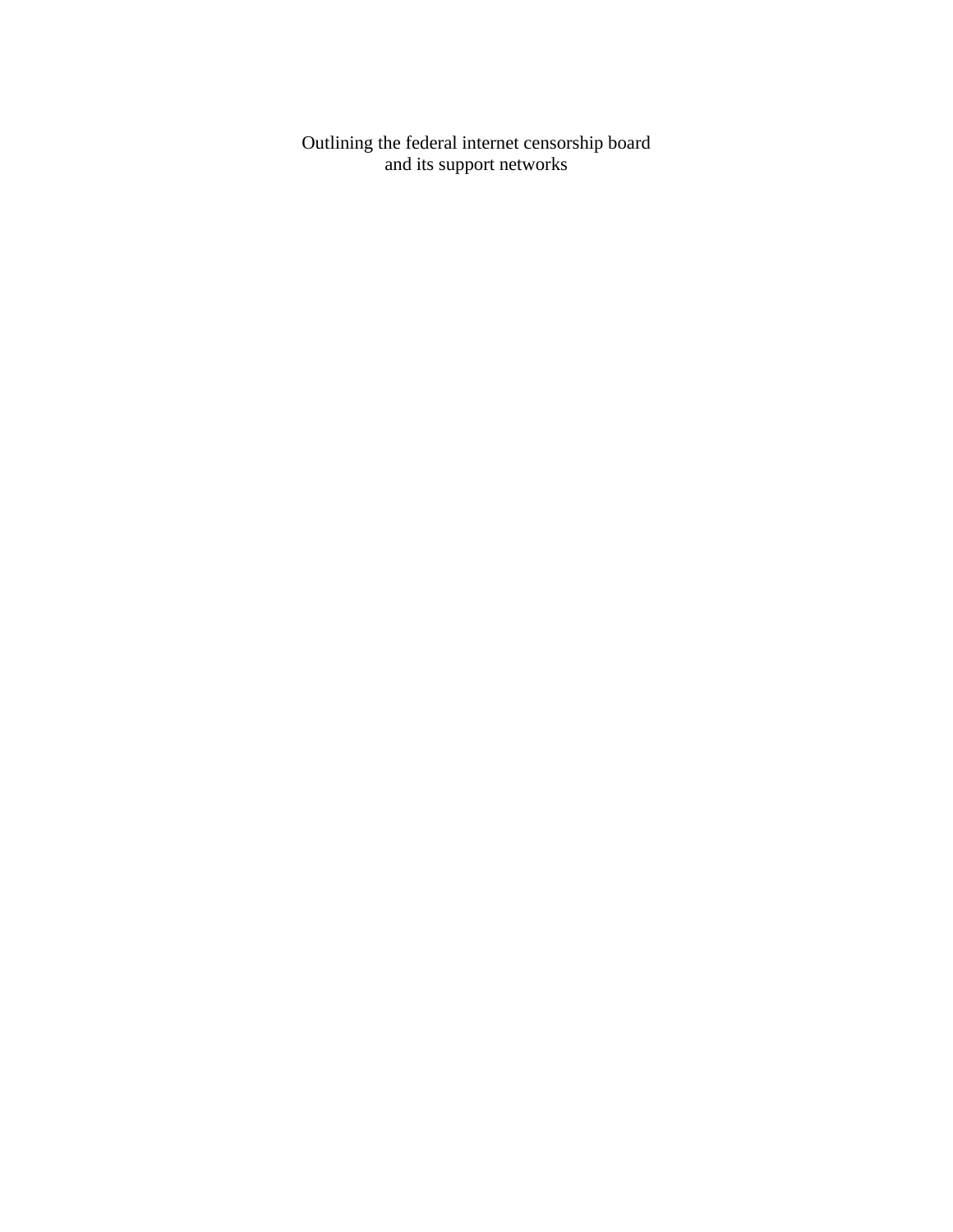#### **Institute for Strategic Dialogue / Strong Cities Network**

Participating states: European Commission, United States, United Kingdom, Canada, Denmark, Finland, Germany, Norway, Sweden

| Organization                                                | Relationship                                                             | People                                                                                                   |
|-------------------------------------------------------------|--------------------------------------------------------------------------|----------------------------------------------------------------------------------------------------------|
| <b>Tell MAMA</b>                                            | <b>Free Initiative</b>                                                   | Vidhya Ramalingam<br>Fiyaz Mughul                                                                        |
| European Muslim Women of<br>Influence                       | Fatima Women's Network                                                   | Vidhya Ramalingam<br>Parvin Ali                                                                          |
| CEDAR, the European Muslim<br><b>Professional's Network</b> |                                                                          | Sasha Havlicek                                                                                           |
| Alt Muslim                                                  | <b>U.S. National Security Council</b><br><b>Open Society Foundations</b> | Zahed Amanullah<br><b>Shahed Amanullah</b><br>Wajahat Ali                                                |
| <b>Muslim Public Affairs Council</b>                        | Dept of Homeland Security<br><b>Berkman Center</b>                       | Farah Pandith<br>Haris Tarin<br>Lisa Monaco                                                              |
| Safa Group / SAAR Network                                   | <b>Generation Change</b>                                                 | Humera Khan                                                                                              |
| Women in Public Service                                     | <b>Woodrow Wilson Center</b>                                             | Farah Pandith                                                                                            |
| Dar ul-Mal (DMI Trust)<br>Ithmaar Bank (Vision 3)           | <b>Global Shapers</b><br><b>Curtin University</b>                        | Abdullahi Alim<br>Anne Aly                                                                               |
| <b>Revolution Muslim</b>                                    | <b>GWU Program on Extremism</b>                                          | <b>Jesse Morton</b>                                                                                      |
| Soliya                                                      | <b>Brookings Institution</b><br><b>Berkman Center</b>                    | Suhail Rizvi<br>Lucas Welch<br><b>Liza Chambers</b><br>Jeremy Goldberg<br><b>Abigail Disney</b>          |
| <b>US-Islamic World Forum</b>                               | Soliya                                                                   | Hamid Al-Thani<br>Martin Indyk<br>Peter Warren Singer                                                    |
| <b>Generation Obama</b>                                     | Soliya                                                                   | Jeremy Goldberg                                                                                          |
| Palestine Solidarity Campaign                               | Global Voices / Berkman Center                                           | Ivan Sigal<br>Sue Gardner<br>Joi Ito<br>Xeni Jardin<br>Rebecca MacKinnon<br>Isaac Mao<br>Ethan Zuckerman |
| New Organizing Institute                                    | <b>Blue State Digital</b><br><b>Berkman Center</b>                       | Zack Exley<br>Amanda Michel<br>Anil Dash                                                                 |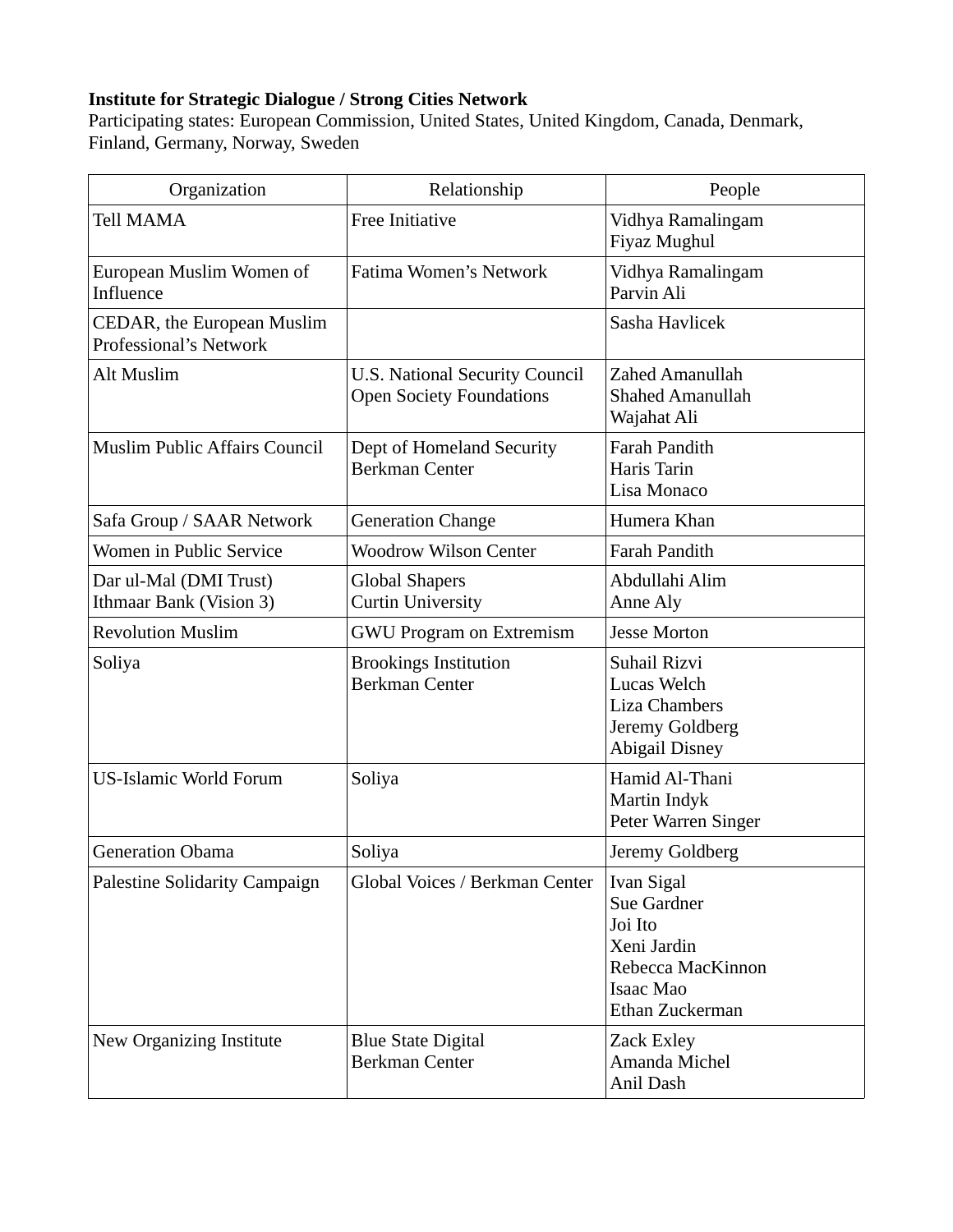## **Inclusive America – Aspen Institute**

| Organization                                                               | Relationship                                                  | People                                    |
|----------------------------------------------------------------------------|---------------------------------------------------------------|-------------------------------------------|
| <b>Institute for Strategic Dialogue</b>                                    | Albright-Stonebridge                                          | <b>Madeline Albright</b><br>Ana Palacio   |
| <b>U.S. National Security Council</b>                                      | Albright-Stonebridge                                          | <b>Suzy George</b>                        |
| Kingdom of Saudi Arabia                                                    | Albright-Stonebridge                                          | H.P. Goldfield                            |
| <b>Islamic Society of North</b><br>America<br>North American Islamic Trust | <b>Inclusive America</b>                                      | Mohamed Magid                             |
| Alfa Group                                                                 | <b>Genesis Prize Foundation</b>                               | <b>Wayne Firestone</b>                    |
| <b>Alwaleed bin Talal Center</b><br>Loonwatch                              | Georgetown University                                         | John DeGioia                              |
| Palantir                                                                   | <b>Inclusive America</b>                                      | Michael Leiter                            |
| <b>National Counterterrorism</b><br>Center                                 | <b>Inclusive America</b>                                      | Michael Leiter                            |
| Center for Democracy and<br>Technology                                     | Michael Leiter                                                | <b>Alice Leiter</b>                       |
| <b>Chertoff Group</b>                                                      | <b>Inclusive America</b><br>EastWest Institute                | Meryl Chertoff<br><b>Michael Chertoff</b> |
| Microsoft                                                                  | Center for Democracy and<br><b>Technology (Fred Thompson)</b> | Suhail Khan                               |
| ProPublica                                                                 | <b>Harvard University</b><br><b>Kennedy School</b>            | David Gergen                              |
| <b>CNN</b>                                                                 | <b>Inclusive America</b>                                      | Maria Ebrahimiji                          |
| <b>Washington Post</b>                                                     | <b>Inclusive America</b>                                      | <b>Michael Gerson</b>                     |
| <b>Huffington Post</b>                                                     | <b>Inclusive America</b>                                      | Paul Brandeis Raushenbush                 |
| <b>Anti-Defamation League</b>                                              | <b>Inclusive America</b>                                      | Martin Budd<br>Abraham Foxman             |
| Reform Judaism                                                             | <b>Inclusive America</b>                                      | David Saperstein                          |
| Sojourners                                                                 | <b>Inclusive America</b>                                      | Jim Wallis                                |
| <b>USC Center for Religious Civic</b><br>Culture                           | <b>Inclusive America</b>                                      | <b>Brie Loskota</b>                       |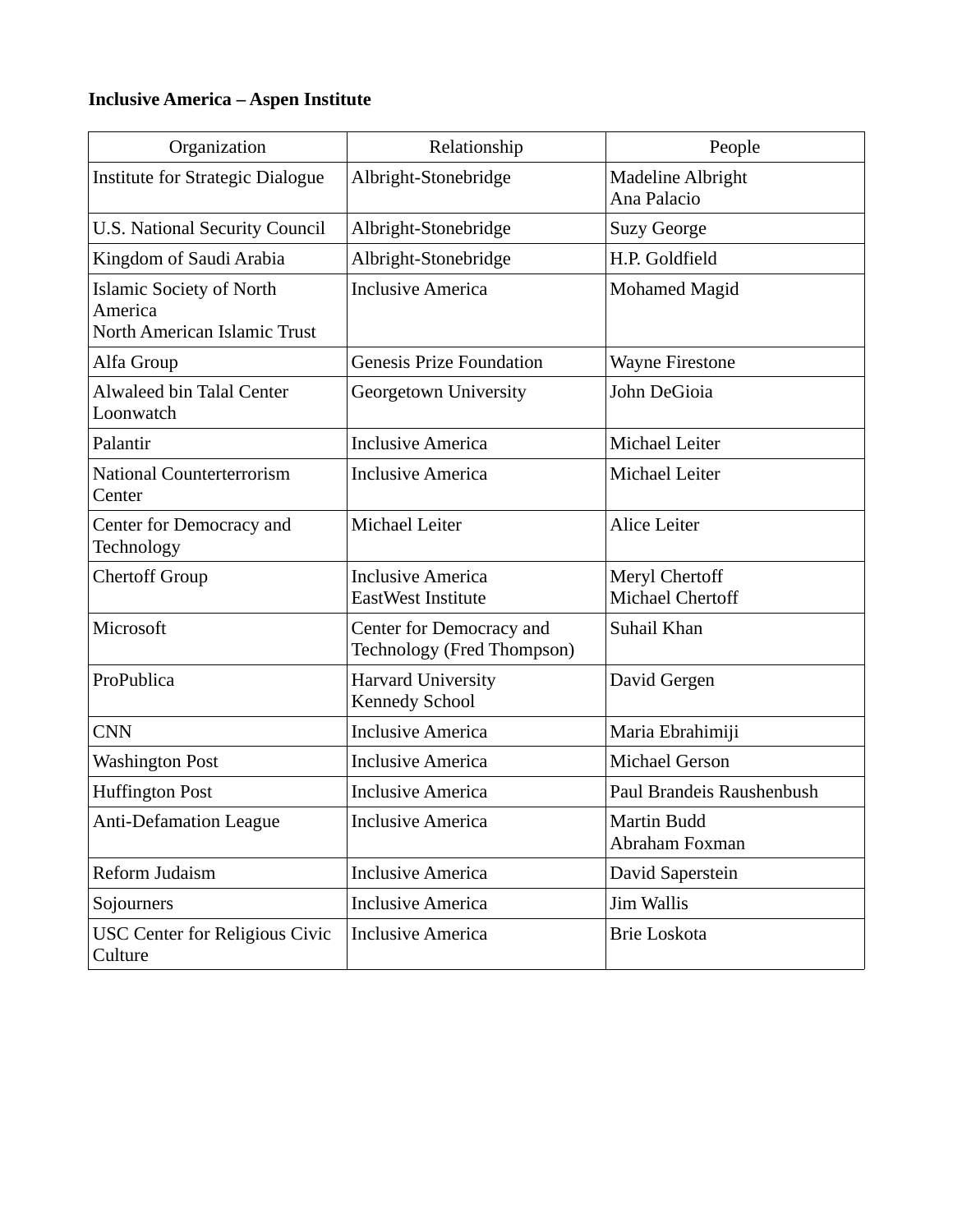## **Demos (UK)**

| Organization                                                                       | Relationship                                  | People                                                                           |
|------------------------------------------------------------------------------------|-----------------------------------------------|----------------------------------------------------------------------------------|
| <b>State of Qatar</b><br>Investcorp (Golden Chain)                                 | Silatech                                      | <b>Moza bint Nasser</b><br>David Bell<br>Martti Ahtissari<br>Nemir Kirdar        |
| <b>Marxism Today</b>                                                               | Demos                                         | Julia Middleton<br><b>Martin Jacques</b><br>Geoff Mulgan                         |
| Runnymede Trust                                                                    | Demos                                         | Ian Hargreaves                                                                   |
| <b>Centre for Analysis of Social</b><br>Media                                      | Demos                                         | Carl Miller<br><b>Josh Smith</b><br>Jeremy Riffin                                |
| Common Purpose                                                                     |                                               | Julia Middleton                                                                  |
| <b>Goldman Sachs</b>                                                               | Common Purpose                                | <b>Charles Manby</b>                                                             |
| N.M. Rothschild                                                                    | Common Purpose                                | <b>Anthony Salz</b>                                                              |
| <b>Apax Partners</b>                                                               | <b>Centre for Analysis of Social</b><br>Media | Jeremy Riffin                                                                    |
| Microsoft                                                                          | <b>Centre for Analysis of Social</b><br>Media | <b>Josh Smith</b>                                                                |
| Media Standards Trust                                                              |                                               | David Bell<br>Julia Middleton<br><b>Helena Kennedy</b><br><b>Albert Scardino</b> |
| <b>MacArthur Foundation</b><br>Pearson<br>Twitter<br>The Economist<br>The Guardian |                                               | <b>Albert Scardino</b><br>Marjorie Scardino                                      |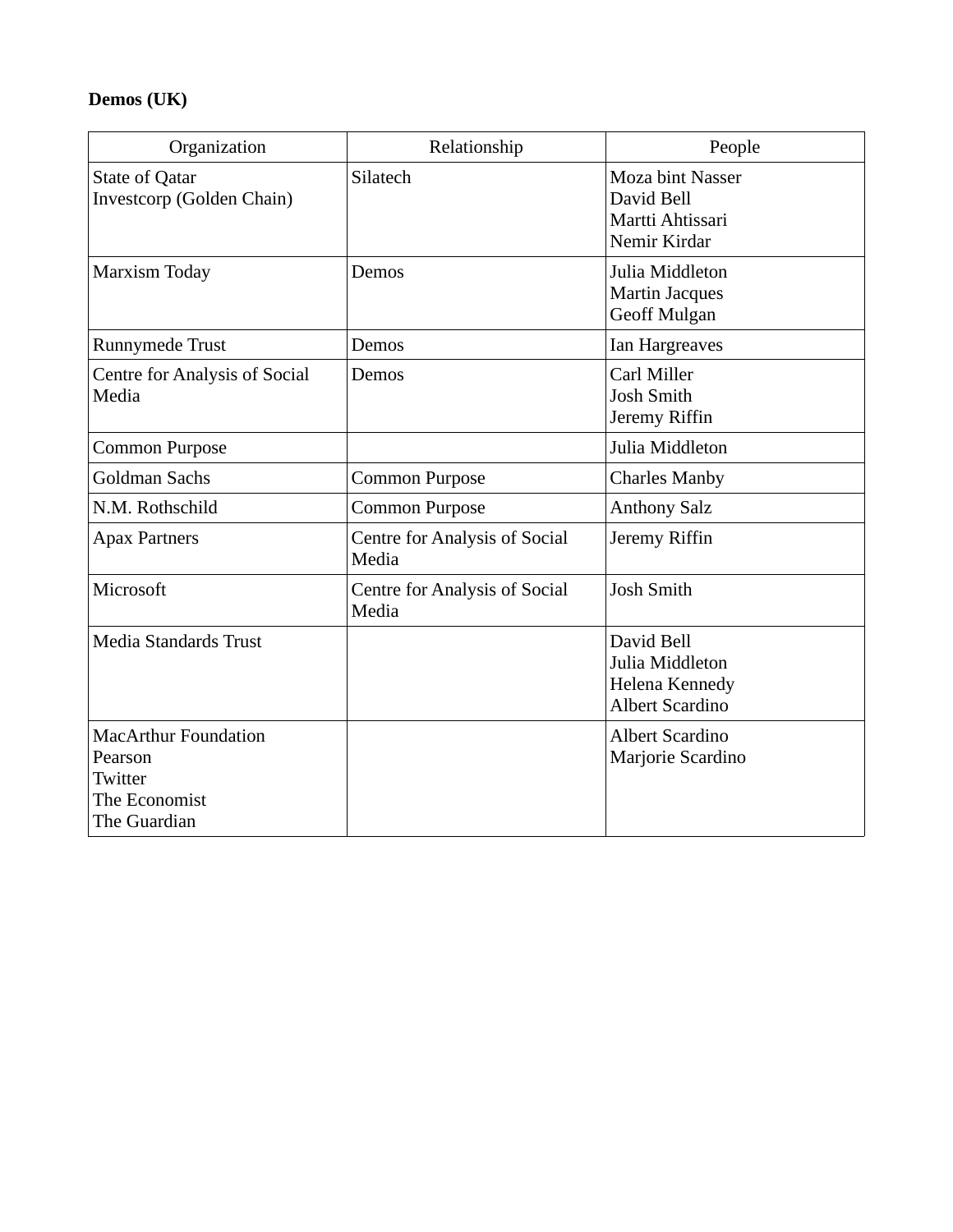## **Demos (USA)**

| Organization                                    | Relationship                                               | People                                                                                                                                                                   |
|-------------------------------------------------|------------------------------------------------------------|--------------------------------------------------------------------------------------------------------------------------------------------------------------------------|
| Rockefeller Brothers Fund                       | Demos USA                                                  | Stephen Heintz<br><b>Heather McGee</b>                                                                                                                                   |
| Women's Media Center                            | Demos USA                                                  | <b>Janet Dewart Bell</b>                                                                                                                                                 |
| <b>Center for Community Change</b>              | Demos USA                                                  | Jonathan Heller<br>Connie Cagampang Heller<br>Tori O'Neal-McElrath                                                                                                       |
| <b>Democracy Alliance</b>                       | Demos USA                                                  | Van Jones<br><b>Quinn Delaney</b><br>Gara LaMarche<br>Robert McKay<br>Drummond Pike<br>Deborah Sanger<br>S. Donald Sussman<br><b>Ted Trimpa</b><br><b>Michael Vachon</b> |
| <b>Rostam Capital</b><br>"The Iran Specialists" | <b>Democracy Alliance</b><br>Citizen Engagement Laboratory | Farhad Ebrahimi                                                                                                                                                          |
| <b>MIT Media Lab</b>                            | Demos USA                                                  | Van Jones<br>Joi Ito                                                                                                                                                     |
| American Bridge 21 <sup>st</sup> Century        | Demos USA<br><b>Democracy Alliance</b>                     | Paul Egerman<br><b>Quinn Delaney</b>                                                                                                                                     |
| <b>Color of Change</b>                          | Demos USA                                                  | Rashad Robinson                                                                                                                                                          |
| <b>Institute for Strategic Dialogue</b>         | Demos USA                                                  | Jonathan Birdwell<br>Sarah Campbell Kennedy                                                                                                                              |
| The Democracy Fund                              | Demos USA                                                  | <b>Spencer Overton</b><br>Pierre Omidyar<br>Sonal Shah                                                                                                                   |
| <b>Common Cause</b>                             | Demos USA                                                  | <b>Spencer Overton</b>                                                                                                                                                   |
| <b>Israel Policy Forum</b>                      | <b>American Constitution Society</b>                       | David Halperin<br><b>Spencer Overton</b>                                                                                                                                 |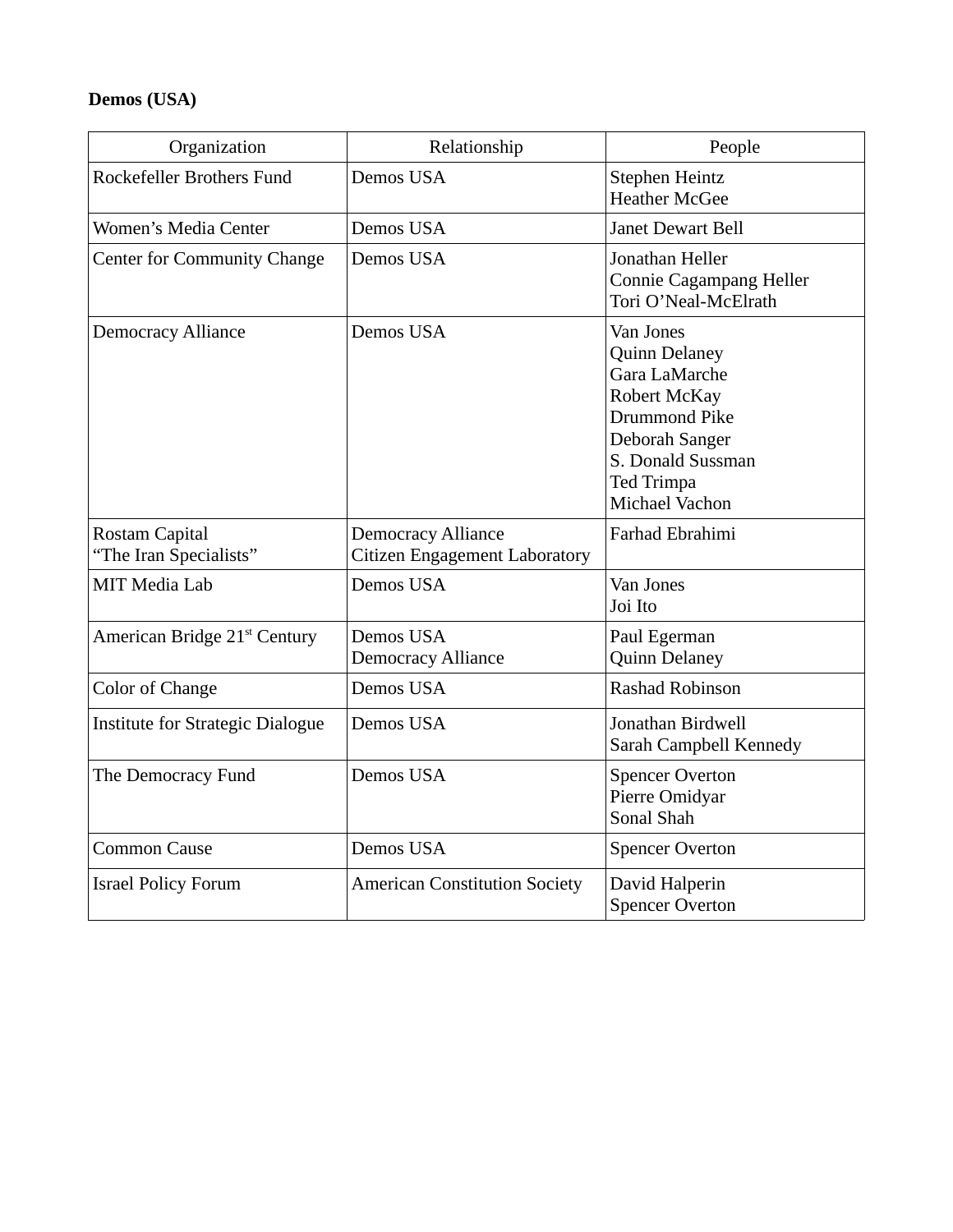## **Data and Society Research Group**

| Organization                                                                                                     | Relationship                                               | People                                            |
|------------------------------------------------------------------------------------------------------------------|------------------------------------------------------------|---------------------------------------------------|
| <b>UAE Enterprises Group</b><br><b>HSBC Middle East</b>                                                          | Social Science Research Council                            | <b>Abdul Darwish</b><br>Dame Sandra Dawson        |
| Social Science Research Council                                                                                  | Data & Society                                             | Alonda Nelson                                     |
| <b>Blue State Digital</b>                                                                                        | Data & Society                                             | Anil Dash                                         |
| <b>Microsoft Research</b>                                                                                        | Data & Society                                             | Danah Boyd                                        |
| Citizen Engagement Laboratory                                                                                    | Data & Society                                             | <b>Catherine Bracy</b>                            |
| <b>Berkman Center</b>                                                                                            | Data & Society                                             | Catherine Bracy<br>John Palfrey                   |
| <b>Highlands Forum</b>                                                                                           | Data & Society                                             | Clay Shirky                                       |
| Women, Action, and Media                                                                                         | Berkman Center                                             | Jacklyn Freeman                                   |
| Feministing                                                                                                      | <b>Berkman Center</b>                                      | Jessica Valenti                                   |
| <b>Global Voices</b>                                                                                             | <b>Berkman Center</b>                                      | Rebecca MacKinnon                                 |
| <b>Electronic Frontier Foundation</b>                                                                            | Berkman Center                                             | Jillian C. York                                   |
| <b>New York Times</b>                                                                                            | Berkman Center                                             | Sarah Jeong<br>Joi Ito                            |
| Wikipedia                                                                                                        | <b>Berkman Center</b>                                      | <b>Jimmy Wales</b><br>Mimi Ito<br>Clay Shirky     |
| Sony                                                                                                             | <b>Berkman Center</b>                                      | Joi Ito                                           |
| <b>Creative Commons</b>                                                                                          | <b>Berkman Center</b>                                      | Joi Ito                                           |
| <b>DML Hub</b><br><b>HASTAC</b>                                                                                  | Joi Ito                                                    | Mimi Ito<br>David Theo Goldberg<br>Cathy Davidson |
| <b>Stanford Center for Internet and</b><br>Society                                                               | <b>Berkman Center</b>                                      | <b>Larry Lessig</b>                               |
| <b>MIT Media Lab</b>                                                                                             | Data & Society                                             | Ethan Zuckerman                                   |
| Center for Democracy and<br>Technology                                                                           | Data & Society                                             | Deirdre Mulligan                                  |
| The Daily Show                                                                                                   | Data & Society                                             | <b>Baratunde Thurston</b>                         |
| Citizen Engagement Laboratory<br>New Organizing Institute<br><b>Netroots Nation</b><br><b>Shorenstein Center</b> | Baratunde Thurston (co-founder,<br>Jack and Jill Politics) | <b>Cheryl Contee</b>                              |
| Lerer Group                                                                                                      | <b>Betaworks</b>                                           | John Borthwick<br>Andrew McLaughlin               |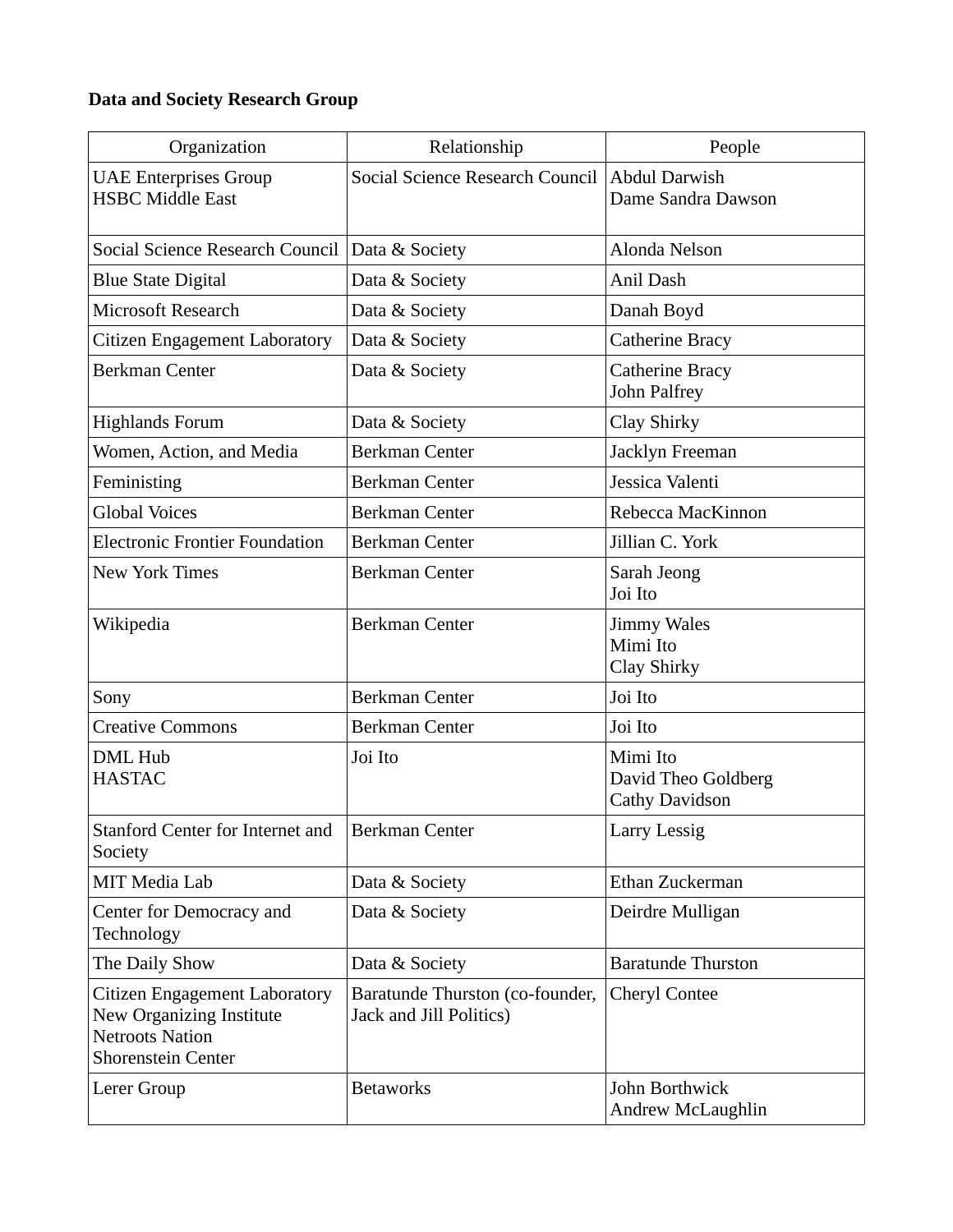#### **Avaaz**

| Organization                                      | Relationship                     | People                                                           |
|---------------------------------------------------|----------------------------------|------------------------------------------------------------------|
| <b>UK Diplomatic Service</b>                      | Avaaz<br><b>Res Publica</b>      | <b>Tom Pravda</b>                                                |
| <b>US Democratic Party</b>                        | Avaaz<br><b>Res Publica</b>      | Tom Perriello<br><b>Ricken Patel</b>                             |
| <b>Purpose Action</b>                             | Avaaz                            | Jeremy Heimans                                                   |
| MoveOn.org                                        | Avaaz                            | Eli Pariser                                                      |
| World Economic Forum USA                          | <b>Purpose Action</b>            | Kevin Steinberg                                                  |
| <b>Color of Change</b>                            | <b>Purpose Action</b>            | <b>Andre Banks</b><br><b>Rashad Robinson</b>                     |
| GetUp!                                            | <b>Purpose Action</b>            | <b>Brett Solomon</b>                                             |
| Bridgespan Group                                  | <b>Purpose Action</b>            | Jon Huggett                                                      |
| <b>Arcus Foundation</b><br><b>Ford Foundation</b> | <b>Purpose Action</b>            | Carla Sutherland                                                 |
| SumOfUs                                           | Avaaz                            | Taren Kaufmann                                                   |
| <b>Media Matters</b>                              | SumOfUs                          | Ari Rabin-Havt                                                   |
| <b>Color of Change</b>                            | SumOfUs                          | <b>James Rucker</b>                                              |
| <b>Applied Research Center</b>                    |                                  | <b>Rashad Robinson</b><br>Deanna Zandt                           |
| Akonadi Foundation                                |                                  | <b>Quinn Delaney</b><br>Wayne Jordan<br><b>Melanie Cervantes</b> |
| <b>Arab American Association of</b><br>New York   | MpowerChange<br>Courage Campaign | Linda Sarsour                                                    |
| The Out List                                      | <b>Purpose Action</b>            | <b>Wesley Adams</b><br>Catherine Pino                            |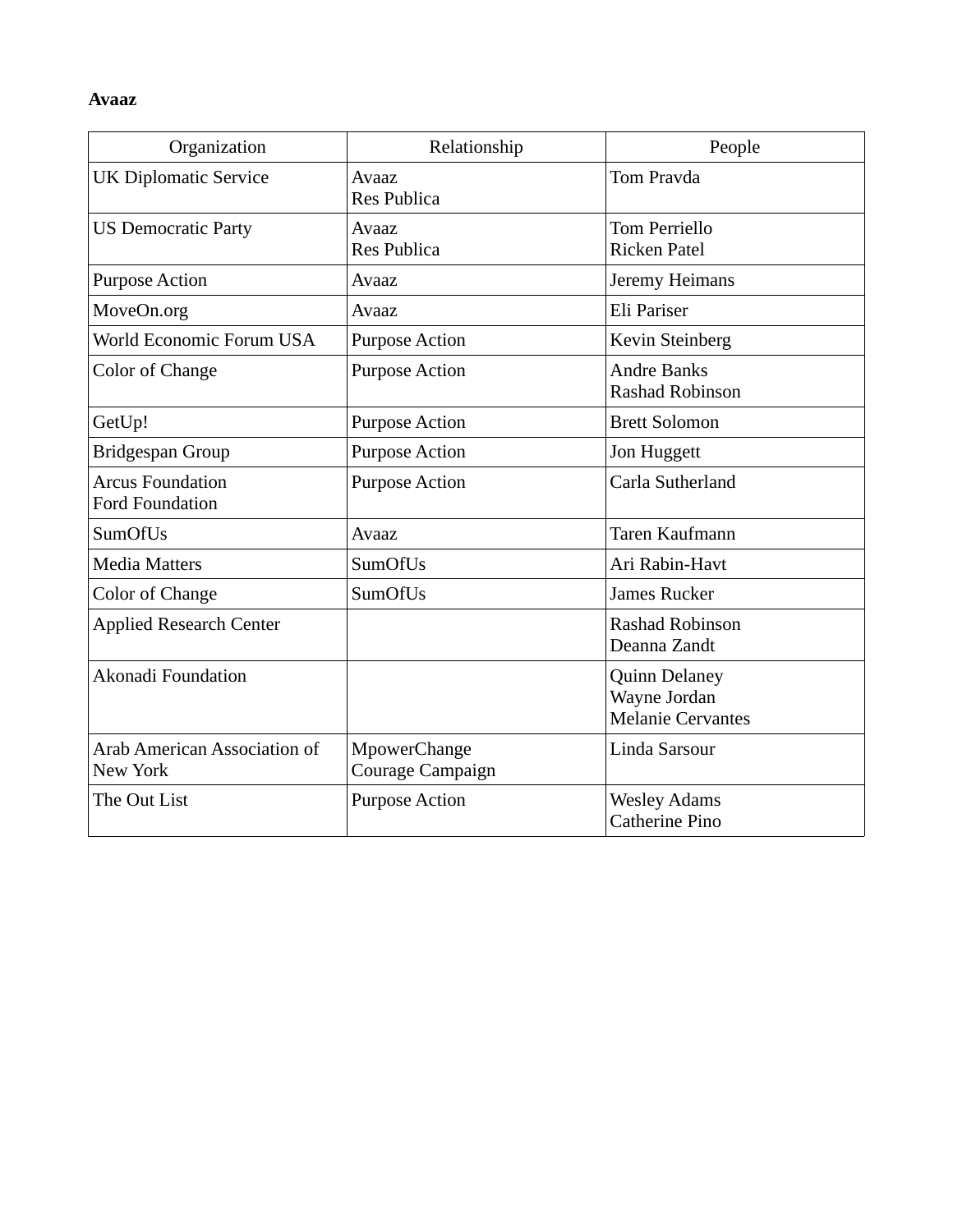## **New Organizing Institute**

| Organization                                     | Relationship              | People                                                     |
|--------------------------------------------------|---------------------------|------------------------------------------------------------|
| <b>Berkman Center</b>                            | New Organizing Institute  | Amanda Michel                                              |
| <b>OMP</b>                                       | New Organizing Institute  | Zack Exley                                                 |
| <b>Blue State Digital</b>                        | New Organizing Institute  | Joe Rospars<br>Katelyn Sabochik<br>Clay Johnson            |
| <b>Gates Foundation</b>                          | <b>Blue State Digital</b> | Katelyn Sabochik                                           |
| <b>Democratic National Committee</b>             | New Organizing Institute  | Ari Rabin-Havt                                             |
| Avaaz                                            | New Organizing Institute  | Eli Pariser                                                |
| MoveOn.org                                       | New Organizing Institute  | Eli Pariser<br>Cammie Croft                                |
| <b>Color of Change</b>                           | New Organizing Institute  | James Rucker                                               |
| <b>Arab American Institute</b>                   | New Organizing Institute  | Jennifer Audrey Kauffman<br>Rashida Tlaib                  |
| J Street<br><b>AMIDEAST</b>                      | Arab American Institute   | <b>Richard Abdoo</b><br>Rebecca Abou-Chedid<br>Daniel Levy |
| AFL-CIO                                          | New Organizing Institute  | Judith Freeman<br>Mike Podhorzer                           |
| <b>SEIU</b>                                      | New Organizing Institute  | Desiree Hoffman<br>Marcus Mrowka                           |
| <b>TechPresident</b><br>Personal Democracy Forum | New Organizing Institute  | <b>Alan Rosenblatt</b><br>Yochai benkler                   |
| Rad Campaign                                     | New Organizing Institute  | Allyson Kapin<br><b>Katherine Cross</b>                    |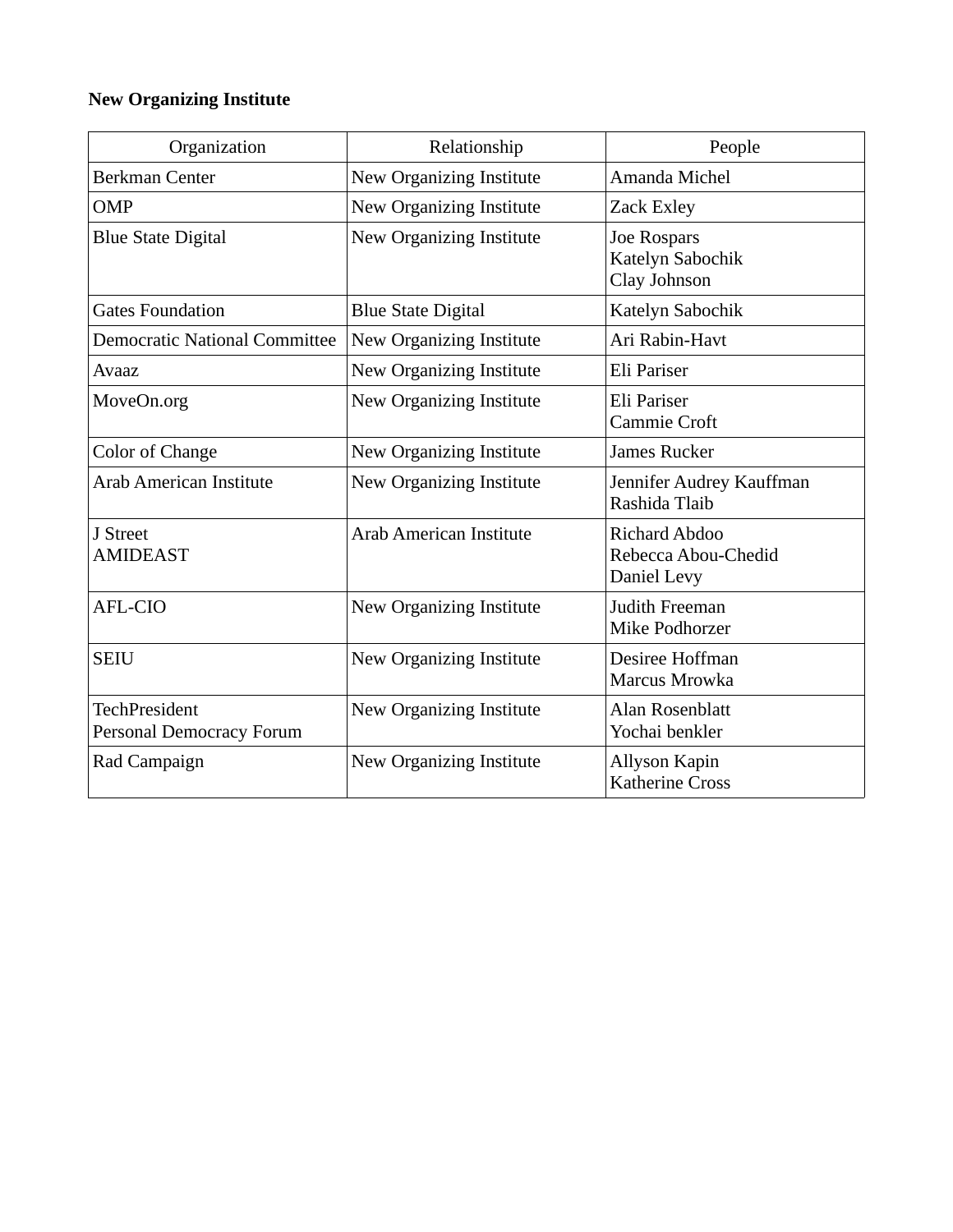## **Hollywood and Los Angeles**

| Organization                                                                    | Relationship                                                                                                                                                           | People                                                                                |
|---------------------------------------------------------------------------------|------------------------------------------------------------------------------------------------------------------------------------------------------------------------|---------------------------------------------------------------------------------------|
| Muslims on Screen and<br><b>Television</b><br><b>Unity Productions</b>          | <b>Clinton Foundation</b><br>Department of Homeland<br>Security                                                                                                        | Cheryl Saban / Haim Saban<br>Tamara Wittes / Ben Wittes<br>Dalia Mogahed              |
| El Hibri Foundation<br>Institute for Social Policy and<br>Understanding         | <b>Unity Productions</b><br><b>Department of Defense</b><br>Department of Homeland<br>Security<br><b>Wilmer Hale</b><br>Council of Pakistan-American<br><b>Affairs</b> | Farhan Latif<br><b>Sahar Aziz</b><br>Dalia Mogahed<br>Meira Neggaz                    |
| Women's Media Center                                                            | <b>USC Annenberg Center</b>                                                                                                                                            | <b>Stacy Smith</b><br>Marc Choueti<br>Meira Neggaz<br>Jane Fonda<br>Janet Dewart Bell |
| Annenberg Inclusion Initiative                                                  | <b>USC Annenberg Center</b><br><b>Endeavor Global</b><br><b>Harnisch Foundation</b><br><b>Pritzker Family Foundation</b>                                               | <b>Stacy Smith</b><br>Marc Choueti<br>Jacki Zehner<br>Julie Parker Benello            |
| <b>Muslim Public Affairs Council</b>                                            | Pacific Council on International<br>Policy                                                                                                                             | <b>Maher Hathout</b><br><b>Hassan Hathout</b><br>Ernest J. Wilson<br>John Cooke       |
| <b>Center for National Policy</b><br><b>Truman National Security</b><br>Project | <b>Getty Museum</b><br><b>U.S. National Security Council</b>                                                                                                           | John Cooke<br>Mehdi Alhassani<br><b>Shelly Kapoor Collins</b>                         |
| <b>Muslim Students Association</b>                                              | <b>U.S. National Security Council</b>                                                                                                                                  | Mehdi Alhassani                                                                       |
| Palestinian Islamic Jihad                                                       | Geena Davis Institute<br><b>Television Academy</b>                                                                                                                     | Sami al-Arian<br>Laila al-Arian<br>Madeline di Nonno<br>Zoe Quinn<br>Anita Sarkeesian |
| Safa Group / SAAR Network<br>International Institute of Islamic<br>Thought      | <b>Creative Artists Agency</b>                                                                                                                                         | Muna Abusulayman<br>Geena Davis                                                       |
| (Unidentified foreign powers)                                                   | <b>UN Office of Partnerships</b><br>Global Partnerships Forum                                                                                                          | Amir Dossal<br>Geena Davis<br><b>Irene Pritzker</b>                                   |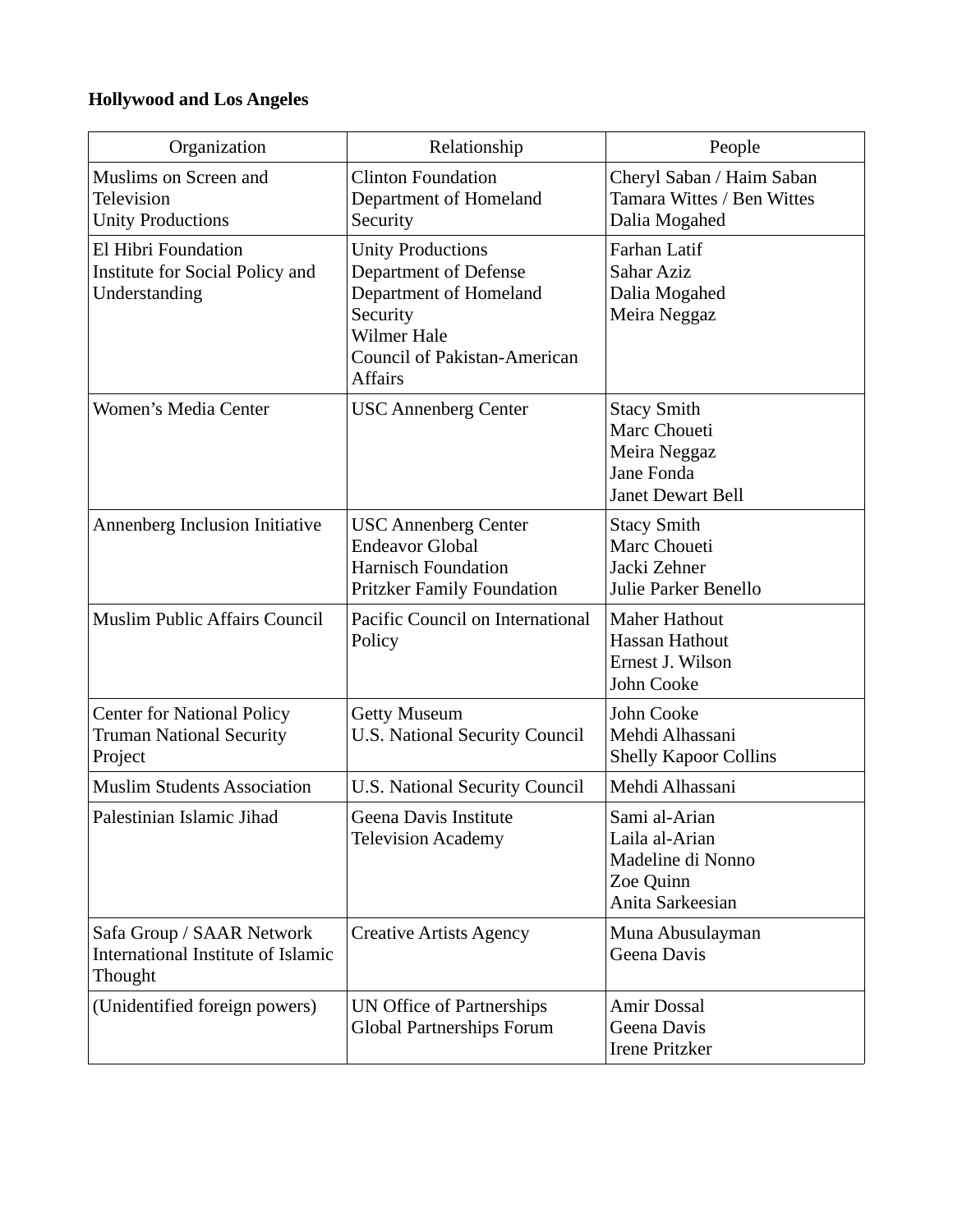# **Soros funded organizations – NSHR Campaign (partial list)**

| Organization                                                           | Relationship                                                  | People                                                                                                                                                       |
|------------------------------------------------------------------------|---------------------------------------------------------------|--------------------------------------------------------------------------------------------------------------------------------------------------------------|
| <b>Muslim Advocates</b><br><b>Students for a Democratic</b><br>Society | <b>NSHR Campaign</b>                                          | Farhana Khera<br><b>Aryeh Neier</b><br>Morton Halperin                                                                                                       |
| Center for Democracy and<br>Technology                                 | <b>NSHR Campaign</b>                                          | Nuala O'Connor<br><b>Heather West</b><br>Rebecca MacKinnon<br>Greg Nojeim<br>Dierdre Mulligan<br>Alice Leiter / Michael Leiter                               |
| <b>Center for National Policy</b>                                      | <b>NSHR Campaign</b><br><b>U.S. National Security Council</b> | John Cooke<br>Mehdi Alhassani                                                                                                                                |
| <b>New America Foundation</b>                                          | <b>NSHR Campaign</b><br>Google<br><b>Berkman Center</b>       | Jonathan Soros<br>Michael Steinhardt<br>John C. Whitehead<br>Eric Schmidt<br>Sascha Meinrath<br>Rebecca MacKinnon                                            |
| Proteus Fund                                                           | <b>NSHR Campaign</b>                                          | <b>Margaret Gage</b><br>Marc Caplan<br>Sara Gould<br><b>Byron Rushing</b><br><b>Katherine Cross</b>                                                          |
| <b>Bill of Rights Defense</b><br>Committee                             | <b>NSHR Campaign</b>                                          | <b>Shahid Buttar</b><br>Sascha Meinrath                                                                                                                      |
| <b>Electronic Frontier Foundation</b>                                  | <b>NSHR Campaign</b>                                          | John Podesta<br><b>Tony Podesta</b><br>Jillian C. York<br><b>Shahid Buttar</b><br>Randi Harper<br>Malkia Cyril<br>Ethan Zuckerman<br><b>Bassel Kharbatil</b> |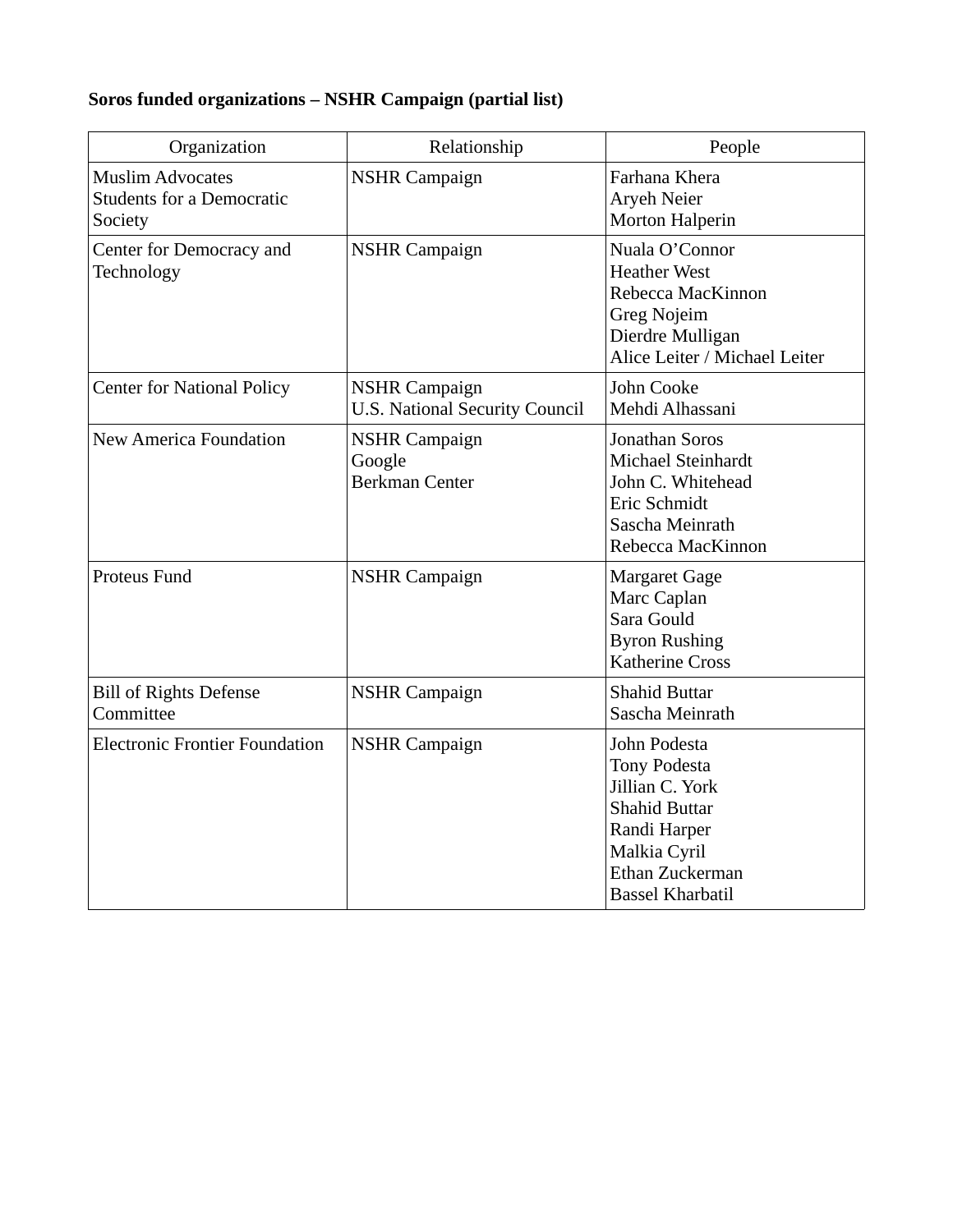## **Bridgespan Group**

| <b>Apax Partners</b>                                             |                                          | Ronald Cohen                                                                                                 |
|------------------------------------------------------------------|------------------------------------------|--------------------------------------------------------------------------------------------------------------|
|                                                                  |                                          |                                                                                                              |
| Global Steering Group for<br><b>Impact Investment</b>            |                                          | <b>Ronald Cohen</b><br>Darren Walker                                                                         |
| <b>Social Finance</b>                                            |                                          | Ronald Cohen<br>Chemi Peres<br>Tracy Palandjian<br>Sonal Shah                                                |
| <b>MacArthur Foundation</b>                                      | <b>Mission Investors Exchange</b>        | Debra Schwartz<br>Julia Stasch<br><b>Matt Onek</b>                                                           |
| White House Office of Social<br>Innovation                       |                                          | Sonal Shah<br>Jonathan Greenblatt<br><b>Matt Onek</b>                                                        |
| Harvard University Board of<br><b>Overseers</b>                  |                                          | Ronald Cohen<br><b>Tracy Palandjian</b><br><b>Lisbet Rausing</b><br><b>Walter Isaacson</b><br>Michael Lynton |
| Bain & Company                                                   | Bridgespan Group                         | <b>Thomas Tierney</b><br><b>Robert Bechek</b>                                                                |
| <b>State Street Corporation</b><br><b>Rockefeller Foundation</b> | Bridgespan Group                         | Linda A. Hill                                                                                                |
| Google                                                           | Bridgespan Group                         | Shona Brown                                                                                                  |
| <b>General Atlantic</b>                                          | Bridgespan Group<br><b>Echoing Green</b> | <b>Steven Denning</b><br><b>Cheryl Dorsey</b>                                                                |
| William and Flora Hewlett<br>Foundation                          | Bridgespan Group                         | Paul Brest<br>Fay Twersky                                                                                    |
| <b>Gates Foundation</b>                                          | Bridgespan Group                         | Fay Twersky                                                                                                  |
| <b>Omidyar Foundation</b>                                        | Bridgespan Group                         | Pierre Omidyar                                                                                               |
| Paypal                                                           | Bridgespan Group                         | John Donahoe                                                                                                 |
| <b>NBCUniversal Cable</b><br><b>InterActive Corp</b>             | Bridgespan Group                         | <b>Bonnie Hammer</b>                                                                                         |
| <b>Duke University</b><br><b>Fuqua School of Business</b>        | Bridgespan Group                         | J. Gregory Dees                                                                                              |
| San Francisco Foundation                                         | Bridgespan Group                         | Fred Blackwell                                                                                               |
| <b>MassIT</b>                                                    | Bridgespan Group                         | <b>Mark Nunnelly</b>                                                                                         |
| Acumen Fund                                                      | Bridgespan Group                         | <b>Brian Trelstad</b><br>Ronald Cohen                                                                        |